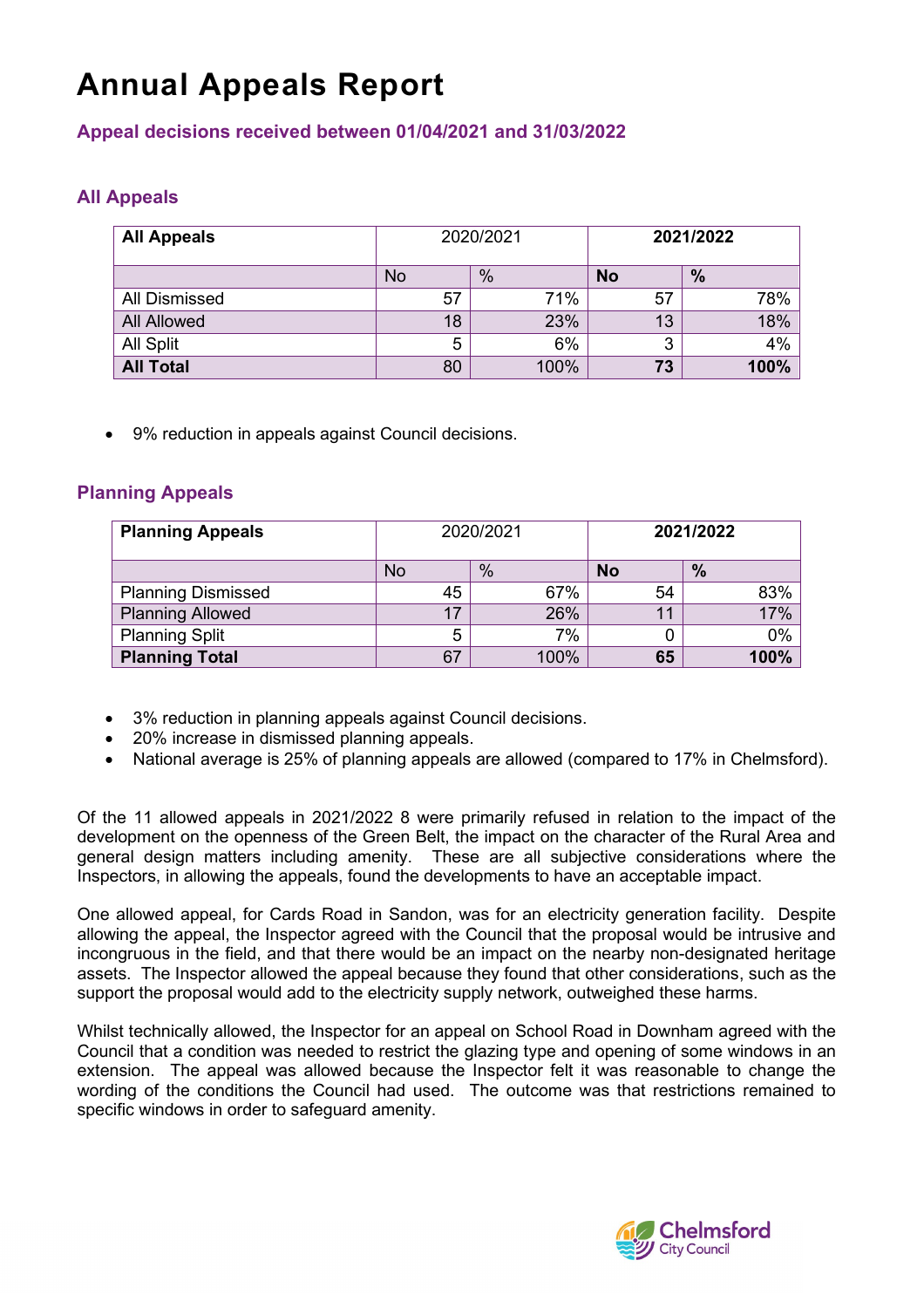In all instances there were no suggestions that the adopted Local Plan policies were inconsistent with the National Planning Policy Framework (NPPF). Officer's will continue to learn from appeal decisions and the approaches Inspectors have towards considerations.

#### **Enforcement Appeals**

| <b>Enforcement Appeals</b> | 2020/2021 |      | 2021/2022 |      |
|----------------------------|-----------|------|-----------|------|
|                            | No        | $\%$ | <b>No</b> | $\%$ |
| <b>Enf Dismissed</b>       |           | 88%  | ╭         | 40%  |
| <b>Enf Allowed</b>         |           | 13%  |           | 0%   |
| Enf Split                  |           | 0%   | 3*        | 60%  |
| <b>Enf Total</b>           | 8         | 100% | 5         | 100% |

\* Enforcement appeals can have a 'split' decision where the timeframe for compliance with the Enforcement Notice is varied by the Inspector. Where this happens, the Enforcement Notice is upheld with a slight variation.

#### **Tree Appeals**

| <b>Tree Appeals</b>    | 2020/2021 |      | 2021/2022 |               |
|------------------------|-----------|------|-----------|---------------|
|                        | No        | %    | <b>No</b> | $\frac{9}{6}$ |
| <b>Trees Dismissed</b> | 5         | 100% |           | 33%           |
| <b>Trees Allowed</b>   | 0         | 0%   | ◠         | 67%           |
| <b>Trees Split</b>     |           | 0%   |           | $0\%$         |
| <b>Trees Total</b>     | 5         | 100% | 3         | 100%          |

The number of Enforcement and Tree appeals have reduced in comparison to the number of appeals received in 2020/2021. The numbers are small so there is no indication of trends. Officer's will continue to learn from appeal decisions and the approaches Inspectors have towards considerations.

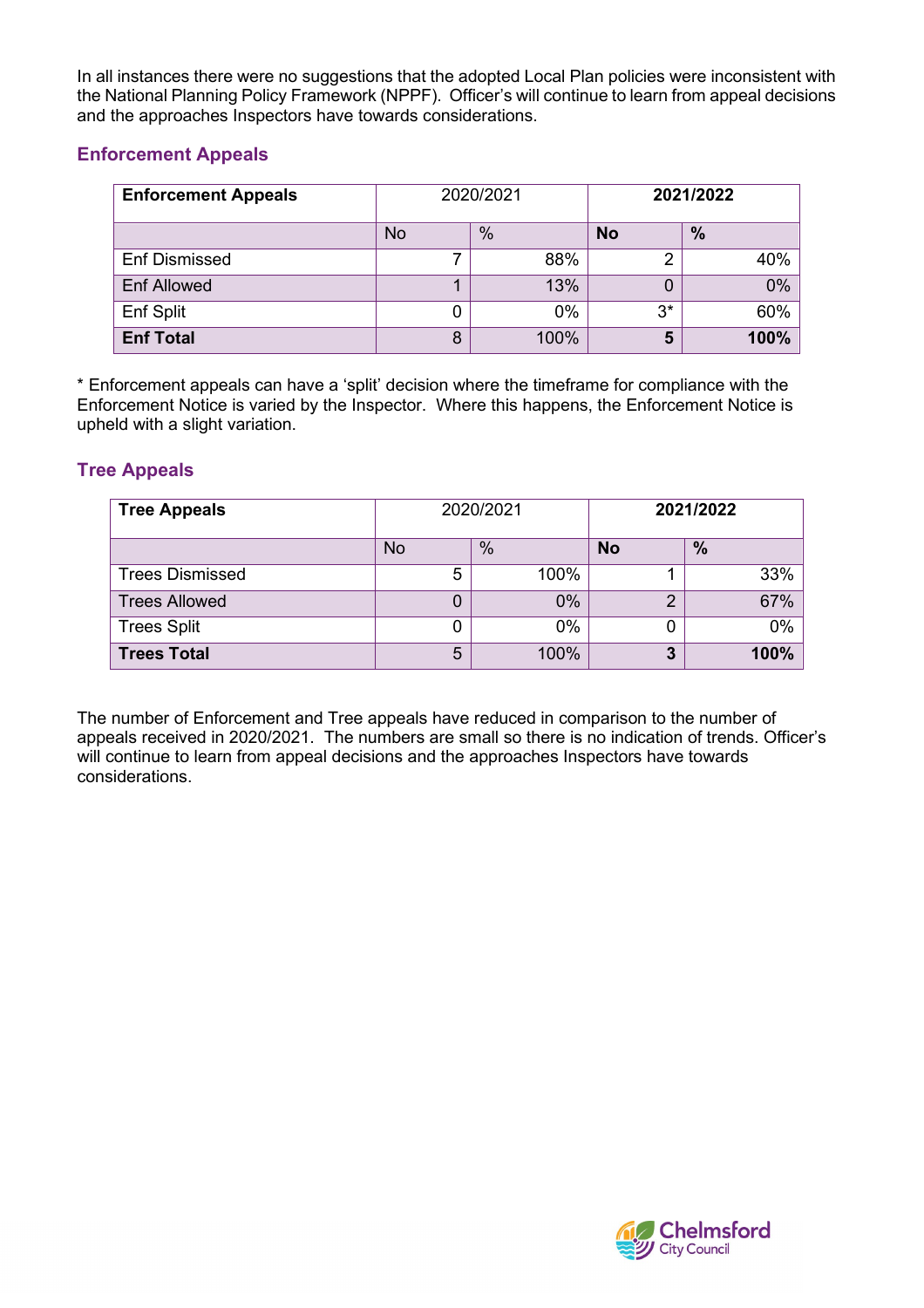## **Appeals Report**



Directorate for Sustainable Communities

### Appeal Decisions received between 23/03/2022 and 19/04/2022

| <b>PLANNING APPEALS</b>                |  |     |
|----------------------------------------|--|-----|
| <b>Total Appeal Decisions Received</b> |  |     |
| Dismissed                              |  | 60% |
| Allowed                                |  | 40% |
| Split                                  |  | 0%  |

| <b>Written Reps</b>       |                                                                                 |  |  |  |
|---------------------------|---------------------------------------------------------------------------------|--|--|--|
|                           | <b>Stockbrook Orchard Stock Road Stock Ingatestone Essex</b>                    |  |  |  |
| Reference                 | 21/00018/FUL                                                                    |  |  |  |
| <b>Proposal</b>           | Construction of new building to accommodate ancillary tearoom                   |  |  |  |
| <b>Appeal Decision</b>    | Appeal Allowed - 04/04/2022                                                     |  |  |  |
| <b>Key Themes</b>         | - Whether the proposal amounts to inappropriate development in the Green Belt.- |  |  |  |
|                           | Whether there are any very special circumstances which would outweigh any harm  |  |  |  |
|                           | to the Green Belt.                                                              |  |  |  |
| <b>Agreed with CCC on</b> | - The proposal amounts to inappropriate development in the Green Belt           |  |  |  |
| Disagreed with CCC on     | - The improved trading position for the business amounts to very special        |  |  |  |
|                           | circumstances which would overcome the harm arising from the inappropriate      |  |  |  |
|                           | development.                                                                    |  |  |  |
| <b>Costs Decision</b>     | None                                                                            |  |  |  |

| <b>Buildings At Wakerings Farm Leighs Road Great Leighs Chelmsford Essex</b> |                                                                                                                                                                                        |  |  |
|------------------------------------------------------------------------------|----------------------------------------------------------------------------------------------------------------------------------------------------------------------------------------|--|--|
| Reference                                                                    | 21/00569/CUPAQ                                                                                                                                                                         |  |  |
| <b>Proposal</b>                                                              | Determination as to whether the prior approval of the local planning authority is<br>required for the proposed change of use from Agricultural Buildings to 5 dwellings<br>(Class C3). |  |  |
| <b>Appeal Decision</b>                                                       | Appeal Dismissed - 24/03/2022                                                                                                                                                          |  |  |
| <b>Key Themes</b>                                                            | Whether the location or siting of the building makes it otherwise impractical or<br>undesirable for the building to change use.                                                        |  |  |
| <b>Agreed with CCC on</b>                                                    | Heritage harm and the siting of the building would make it undesirable for the<br>building to change use.                                                                              |  |  |
| Disagreed with CCC on                                                        |                                                                                                                                                                                        |  |  |
| <b>Costs Decision</b>                                                        | None                                                                                                                                                                                   |  |  |

| Land North Of Mill Road North End Dunmow Essex CM6 3PE |                                                                                                                                                                                                                       |  |
|--------------------------------------------------------|-----------------------------------------------------------------------------------------------------------------------------------------------------------------------------------------------------------------------|--|
| Reference                                              | 21/00200/FUL                                                                                                                                                                                                          |  |
| Proposal                                               | Conversion of one existing building to a single residential dwelling and the conversion<br>of one other building to an ancillary residential use with associated garden,<br>landscaping and wildlife mitigation area. |  |
| <b>Appeal Decision</b>                                 | Appeal Dismissed - 25/03/2022                                                                                                                                                                                         |  |